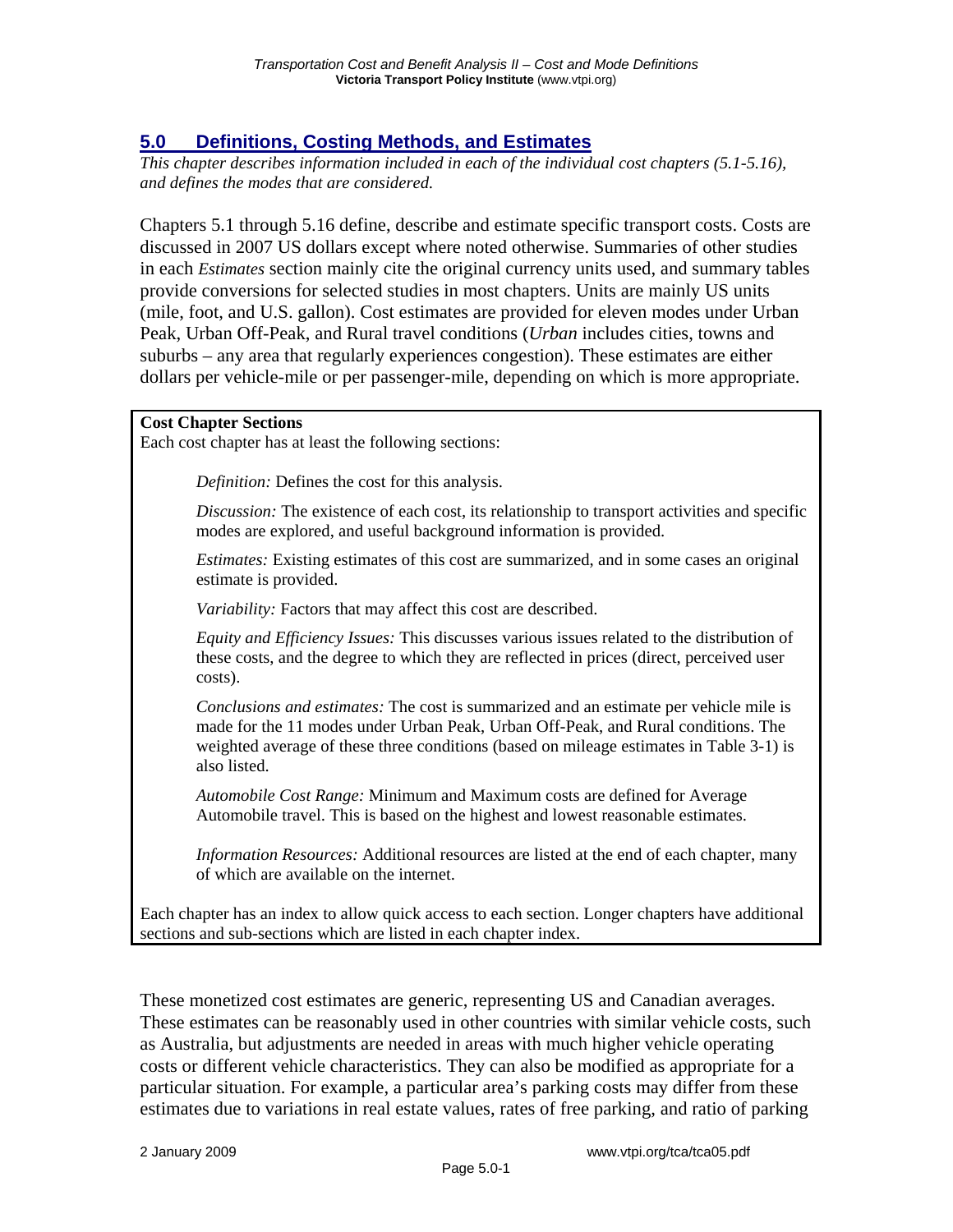spaces per vehicle. Additional modes can be added using these costing methods and this analysis framework. You may choose to exclude some difficult-to-measure costs from the monetized estimates, although the existence of such costs and any concerns about them should be discussed. For example, you may decide to omit land use impacts and transportation diversity cost values in a particular situation, but land use and transportation diversity impacts should still be described qualitatively.

## **Measuring Costs**

Table 5-1 shows the distribution of vehicle travel.

| ו -ט סושום ו   | <b>VEINCIE MINES TRAVEIEU (VIVIT) DISCRIDUCI</b> |     |  |
|----------------|--------------------------------------------------|-----|--|
|                | <b>Percent of Total</b>                          |     |  |
| Urban Peak     |                                                  | 20% |  |
| Urban Off-Peak |                                                  | 40% |  |
| Rural          |                                                  | 40% |  |

*Table 5-1* **Vehicle Miles Traveled (VMT) Distribution** 

Rideshare and transit costs can be evaluated either from a marginal or average cost perspective. *Marginal* analysis assumes that the vehicle will be making the same trip anyway, so each passenger only incurs additional costs in terms of increased vehicle weight, increased internal accident risk and additional stops. An *average* cost analysis assumes that the vehicle trip would not occur without the need created by the passengers, so each passenger bears an equal share of total cost.

For most applications, ridesharing costs are most appropriately based on *marginal* impacts, assuming that the vehicle driver will take the trip whether or not there are rideshare passengers. Vanpool passengers also bear a share of additional costs of a van rather than a smaller vehicle that the driver would choose without a van pool program. Transit rider costs should usually be based on *average* costs, since transit services would not operate if riders did not use the system. However, a strategy that increases transit service load factors (i.e., additional person-trips without a proportional increase in vehicle trips) can have lower than average marginal costs. For example, if bus operating costs average \$5 per vehicle-mile and carry an average of 10 passengers, the average cost is 50¢ per rider-mile. If a mobility management program increases average ridership to 12 passengers, the additional two passengers can be expected to add minimal incremental operating costs, so a marginal cost value could be used. Similarly, a ridership increase could be dealt with by replacing 40-foot buses with 60-foot articulated buses for a small incremental cost per vehicle mile.

Ideally, bus system costs would be divided into *capacity costs* which would be assigned to peak period travel (since the system's total number of buses and bus size are largely determined by peak trip needs), and *operating costs* which would be divided among all passenger travel. However, the data to calculate this is not easily available so bus costs are calculated based on overall system average occupancy rates.